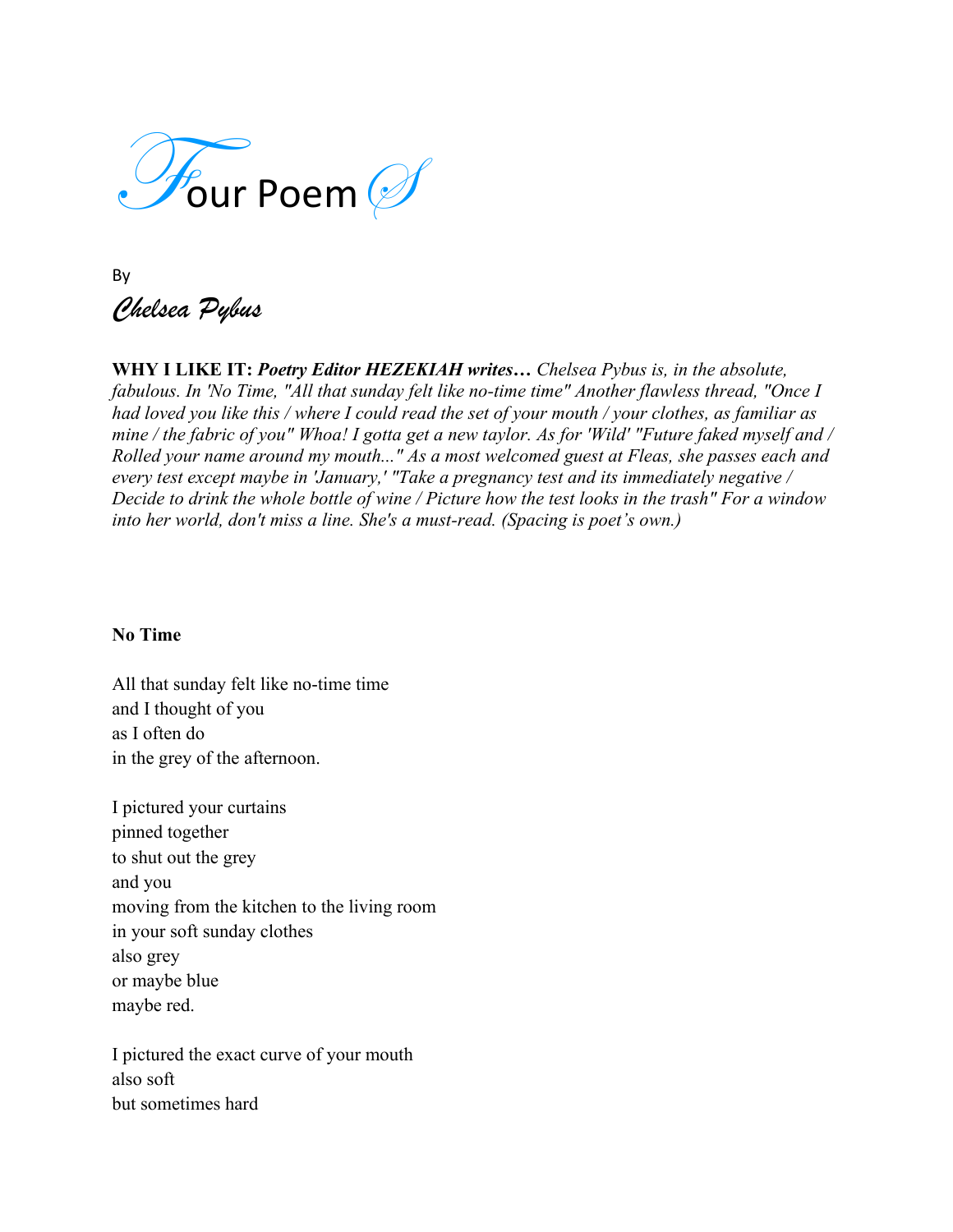picturing it though, how I liked it bestperhaps chewing something, or just smoked. Plaintive almost when you'd also be soft with me.

The whole memory feels like no-time time

Once I had loved you like this where I could read the set of your mouth your clothes, as familiar as mine the fabric of you.

## **Haunted**

In December In the slushy snow I take an Uber to your house The city flashes by Soft light in high rises And it feels like a real place Drunk In the back I say outloud What a terrible person I am Headed Nevertheless Towards you

## **Wild**

Thought of you while tidying my kitchen Roughly throwing out things that don't matter Future faked myself and Rolled your name around my mouth Thought about your hands Rolled those around my mouth as well Pictured you being mine How I would come to know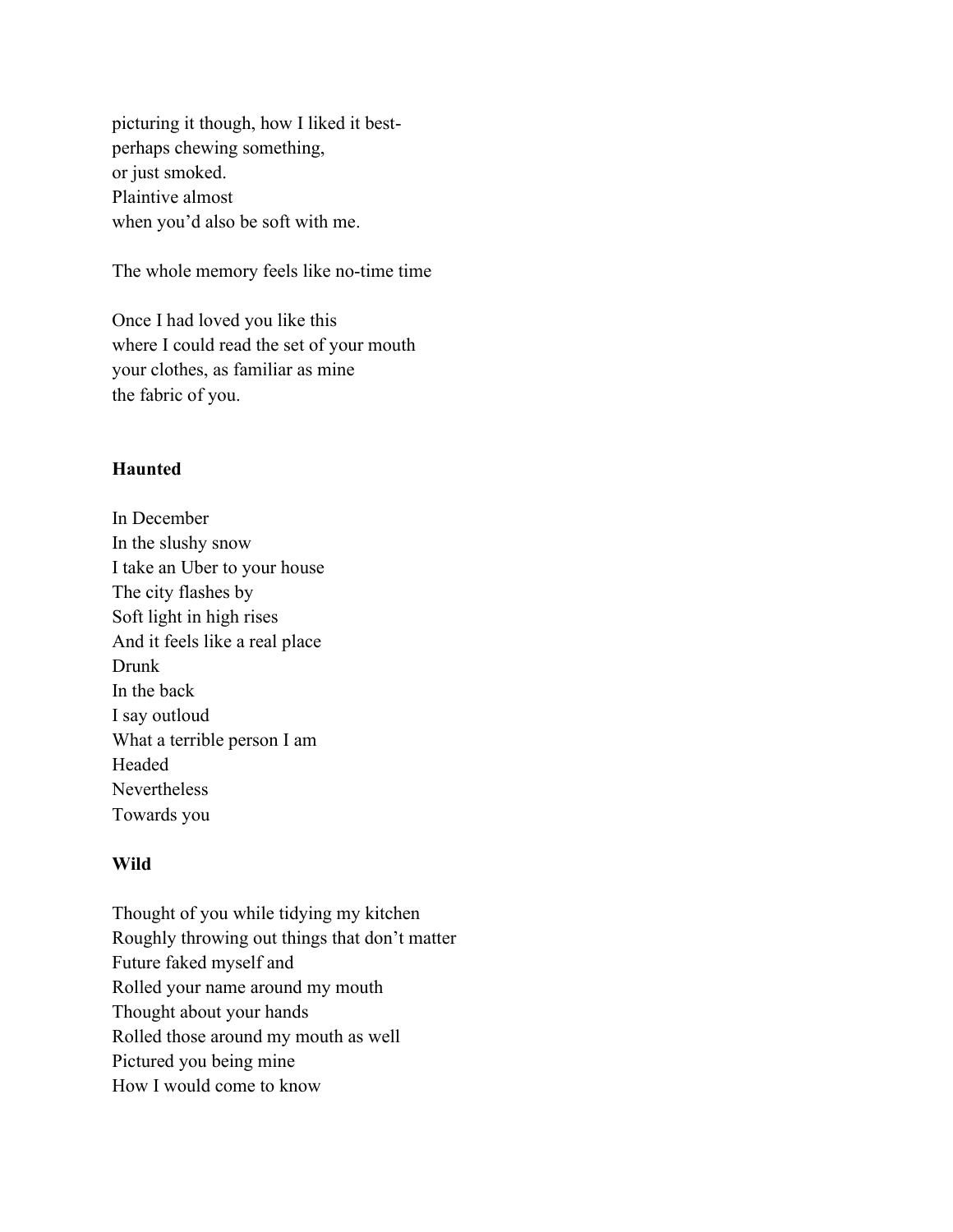Your shoulders Your evelids Your moods Wild And maybe dark Or maybe not For those might be my moods Might be my shoulders Might not be wild at all

## **January**

Take a pregnancy test and its immediately negative Decide to drink the whole bottle of wine Picture how the test looks in the trash No one finding it No one picking it up and being surprised Scroll tinder Scroll skip the dishes Order neither Drink more wine Pick up my phone and think of texting you A picture of yourself One you sent me A selfie in bed When I was still fresh to you When I hadn't let you down yet Open a conversation and text my number to someone else instead My phone pings Bodybuilder thighs Dick crunched up Too tight shorts Here's a picture For you to fall asleep to.

**THE POET SPEAKS:** *Why do we love who we love? Why do we fall in love? At one point in time the answers to those questions may have been just as mysterious and ephemeral as the feelings themselves. However, in an online world dating and connection have been grotesquely transformed into a marketable desire to be consumed with every swipe. The commodification of sex via the creeeping tendrals of consumerism and global capitalism has rendered something so*